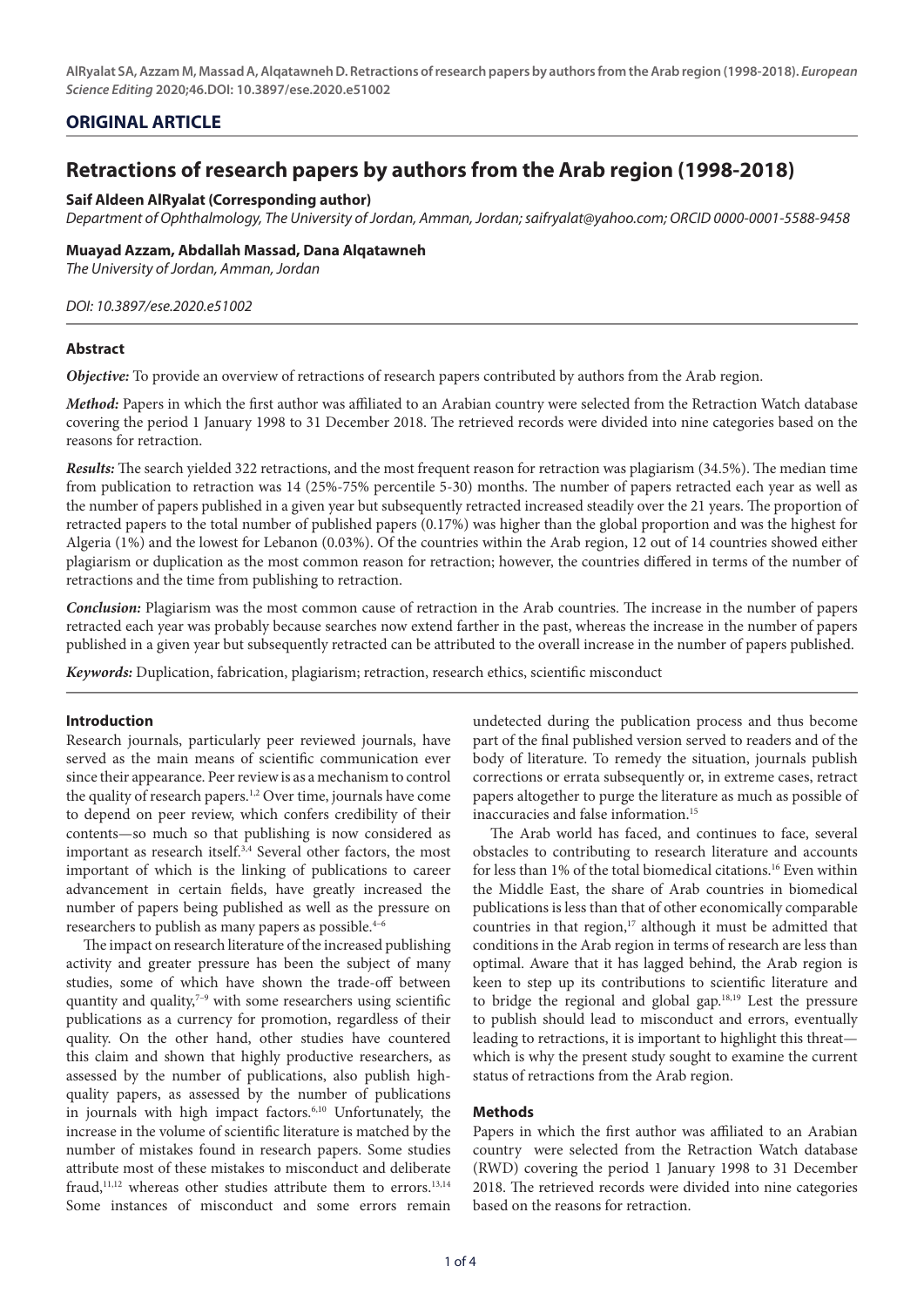## *Countries*

The following fifteen countries were included in the study because each had at least one retraction during the study period: Bahrain, Egypt, Iraq, Jordan, Kuwait, Lebanon, Libya, Morocco, Oman, Palestine, Qatar, Saudi Arabia, Sudan, Syria, and United Arab Emirates.

## *Search for retractions*

The number of publications in PubMed [\(https://www.ncbi.nlm.](https://www.ncbi.nlm.nih.gov/pubmed/) [nih.gov/pubmed/](https://www.ncbi.nlm.nih.gov/pubmed/)) for each country was counted by looking for affiliations within that country: using the advanced search feature in PubMed, we first specified the countries and then restricted the search to the period 1998–2018.

#### *Retraction Watch database*

Established in August 2010, the RWD (retractionwatch.com) maintains an up-to-date list of retracted papers. We searched the database and defined duration as the duration, in months, between publication and retraction. The nine categories, each representing a different reason or related reasons for retraction, were as follows: no data available, duplication, plagiarism, author related (for example, author dispute), data related (for example, falsified or fabricated data), investigation related (for example, errors in the methods), review related (for example, fake peer review), or ethical (for example, non-approval on ethical grounds). Papers freely accessible to all were considered open-access papers.

#### **Statistical analysis**

We used SPSS ver. 21.0 (Chicago, USA) after entering all the data the into the package to obtain the relevant descriptive statistics including median values, 25%–75% percentiles for continuous variables (for example, duration between publication and retraction), and frequencies with percentages for nominal and ordinal variables (for example, retractions by publishers).

#### **Results**

The search yielded a total of 322 retractions from Arabian countries. The median duration from publication to retraction was 14 months, the range (25-75 percentile) being 5–30 months (Table 1). Of the total retractions, 308 (95.7%) were published in open-access.

**Table 1.** Time lag between publication and retraction, by reasons for retraction in the Arab countries (1998-2018)

| <b>Reason for retraction</b> | Count | Median<br>(months) | 25%<br>quartile | 75%<br>quartile |
|------------------------------|-------|--------------------|-----------------|-----------------|
| Plagiarism                   | 111   | 14                 | 5               | 32              |
| Duplication                  | 85    | 24                 | 11              | 46              |
| Data related                 | 51    | 7                  |                 | 16              |
| Author related               | 44    | 10                 | 5               | 24              |
| Results related              | 9     | 8                  | 6               | 28              |
| Investigation related        | 8     | 13                 | 11.5            | 19              |
| Ethical                      | 8     | 13.5               | 7.5             | 26.5            |
| Unknown                      | 4     | 8                  | 2               | 12.5            |
| Review related               | 2     | 19.5               | 3               | 36              |
| Total                        | 322   | 14                 | 5               | 30              |

When ranked by publisher, Elsevier topped the list, with 91 (28.3%) retractions, followed, in that order, by Springer Nature (53; 16.4%), Wiley-Blackwell (21; 6.5%), Taylor & Francis (15; 4.7%), and Wolters Kluwer (13; 4.1%): the remaining 129 (40.1%) retractions involved papers in journals from other publishers.

In terms of the number of authors for a given paper, 77 (23.9%) of the retracted papers had one author; 64 (19.9%) had two; 173 (53.7%), three to nine; and 8 (2.5%), ten or more. The oldest published paper had been published in 1992, which was retracted in 2009 (a duration of 208 months).

The frequency of retractions increased over the last few years, with 44 retractions in 2018 (Figure 1).

The detailed reasons for retraction are presented in Table 2. Plagiarism was the most common reason, accounting for 111 (34.5%) retractions. A total of 128 (39.8%) had more than one reason for retraction, with 10 (3.1%) papers being retracted for four reasons.

In retractions related to data, the median duration was 7 months, the range being 1–16 months (Table 1), whereas the corresponding values for retractions related to duplication were 24 months (11–46 months).

When ranked by country, Egypt topped the list, with 142 (44.1%) retractions, followed by Saudi Arabia (58; 18%) (Table 3). The fastest retraction was that of a paper from Palestine (3 months, the range for that country being 1–5 months), whereas the slowest was from Sudan [24.5 months;range 19-30 months].

#### **Discussion**

Given that the study covered 21 years, the number of retractions (322) was low. This can be attributed to the overall low number of papers contributed by the Arab Region<sup>16</sup> rather than to fewer errors or fewer instances of misconduct: the proportion of retractions to the total number of publications from the Arab region, which was 0.17%, was higher than that reported for the world as a whole.<sup>20,21</sup> In fact, El Rassi reported that the number of medical publications from the Arab region increased threefold between 2007 and 2016.18 The increase in retractions in our study for the corresponding period was also nearly threefold, from 8 to 22: although we are comparing the numbers for medical publications to those for all publications, the proportion indicates that the Arab world contradicts the global trend of increasing number of retractions, described by Steen *et al*: 20 in other words, the increase in the number of retractions from the Arab region may reflect the overall increase in absolute terms but not in relative terms.

The annual number of retractions increased substantially, from one retraction in 1998 to 44 in 2018 (Figure 1). Some may argue that retractions are a positive sign, reflecting greater care by journals and their willingness to go farther back in the past to retract,<sup>21,22</sup> whereas others believe this to be a matter of concern,<sup>23</sup> particularly because misconduct and errors are underreported, and the efforts by journals and the scientific community may fall short. In the present study, the mean duration from publication to retraction was 23.6 months, a value similar to the values reported in other studies on retractions,<sup>20,21</sup> indicating that journals are indeed digging deeper into their archives to extend the reach of retractions.

Misconduct was found to be the most common reason for retraction in two earlier studies.<sup>11,21</sup> This observation applies to the Arab region as well: misconduct was also the most frequent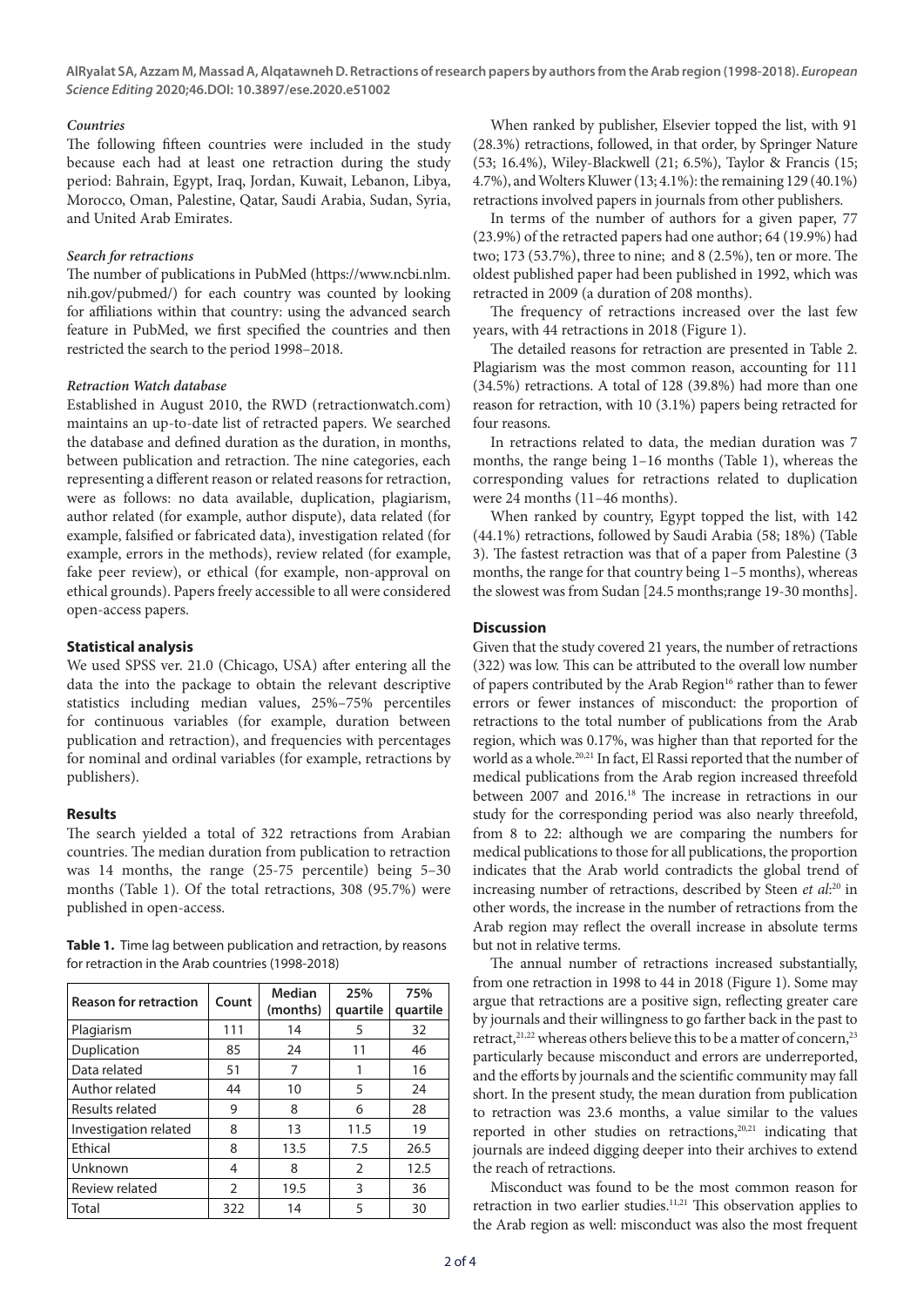reason for retraction in the present study and applied to more than half (60.9%) of the retracted articles. Mohammed *et al.*  found plagiarism as the most serious and common problem in scientific writing,<sup>24</sup> and was the second most common reason (34.5%) in the present study. Another study, which encompassed 20 countries with many retractions, including Tunisia and Egypt, also reported that at least one paper had been retracted on the grounds of duplication or plagiarism.24 In the present study too, the most frequent reason for retraction, found in 12 out of 14 of Arab countries, was duplication or plagiarism. Although the reasons for retraction were broadly similar between countries, the frequency and duration of retractions<sup>25</sup> varied to some extent. The majority of retractions (62.1%) were accounted for by only two countries, namely Egypt (142; 44.1%) and Saudi Arabia (58; 18%), whereas Palestine, Syria, and Sudan were the countries with the least number of retractions (2 each). The median duration was the shortest, only 3 months, for Palestine and the longest, 24.5 months, for Sudan, although both these countries had only two retracted papers each (0.134% and 0.066%, respectively).

It is important to mention the very high proportion (308; 95.7%) in the present study of open-access journals, although we could not determine whether these journals charged a publishing fee, an aspect that deserves further study.

One of the most serious limitations of our study was that it focused on English-language papers to study an Arabic-speaking region, a shortcoming that should be addressed in future studies.

We conclude that the number of retractions from the Arab region has increased in the last decade, the most common reason for retraction being plagiarism. We believe that more stringent checks by journals for plagiarism would decrease the number of retractions in the coming years significantly.

**Conflict of interest**: The authors declare that they have no conflict of interest.

**Acknowledgements**: The authors would like to thank Dr Ivan Oransky and Retraction Watch [\(https://retractionwatch.com/](https://retractionwatch.com/)) for providing the data used in this study.

#### **References**

- 1 Spier R. The history of the peer-review process. *Trends in Biotechnology*. 2002;20:357–358. [https://doi.org/10.1016/S0167-7799\(02\)01985-6](https://doi.org/10.1016/S0167-7799(02)01985-6)
- 2 Mulligan A, Hall L, Raphael E. Peer review in a changing world: an international study measuring the attitudes of researchers. *Journal of the American Society for Information Science and Technology.* 2013;64:132– 161.<https://doi.org/10.1002/asi.22798>
- 3 Zain SM, Ab-Rahman MS, Ihsan AKAM, *et al*. Motivation for research and publication: experience as a researcher and an academic. *Procedia Social and Behavioral Sciences.* 2011;18:213–219. [https://doi.org/10.1016/j.](https://doi.org/10.1016/j.sbspro.2011.05.030 ) [sbspro.2011.05.030](https://doi.org/10.1016/j.sbspro.2011.05.030 )
- 4 Rawat S, Meena S. Publish or perish: where are we heading? *Journal of Research in Medical Sciences*. 2014;19:87–89.
- 5 Larsen PO, von Ins M. The rate of growth in scientific publication and the decline in coverage provided by Science Citation Index. *Scientometrics* 2010;84:575–603. [https://doi.org/10.1007/s11192-010-0202-z](https://doi.org/10.1007/s11192-010-0202-z )
- 6 Sandström U, van den Besselaar P. Quantity and/or quality? The importance of publishing many papers. *PLoS One* 2016;11:e0166149. [https://doi.](https://doi.org/10.1371/journal.pone.0166149 ) [org/10.1371/journal.pone.0166149](https://doi.org/10.1371/journal.pone.0166149 )
- 7 Hicks D, Wouters P, Waltman L, *et al.* Bibliometrics: the Leiden manifesto for research metrics. *Nature* 2015;520:429–431. https://doi.org/10.1038/520429a
- 8 James WA, Allen L, Belfiore E, *et al*. The metric tide: report of the independent review of the role of metrics in research assessment and management. 2015; Available from: [www.nationalarchives.gov.uk/doc/](www.nationalarchives.gov.uk/doc/open-government-licence/version/2) [open-government-licence/version/2](www.nationalarchives.gov.uk/doc/open-government-licence/version/2) (accessed: 26 Apr. 2019).
- 9 Dijstelbloem H, Huisman F, Miedema F, *et al*. Debate, progress and recommendations. 2014. Available from: [www.scienceintransition.nl.](http://www.scienceintransition.nl) (accessed 26 Apr. 2019)
- 10 Simonton DK. Creativity in science : chance, logic, genius, and zeitgeist. Cambridge University Press; 2004. 216 p. https://doi.org/10.1017/ CBO9781139165358
- 11 Fang FC, Steen RG, Casadevall A. Misconduct accounts for the majority of retracted scientific publications. Proceedings of the National Academy of Sciences U S A 2012;109:17028–17033. https://doi.org/10.1073/ pnas.1212247109
- 12 Hesselmann F, Graf V, Schmidt M, *et al*. The visibility of scientific misconduct: a review of the literature on retracted journal articles. *Current Sociology*. 2017;65:814–845. https://doi.org/10.1177/0011392116663807
- 13 Nath SB, Marcus SC, Druss BG. Retractions in the research literature: misconduct or mistakes? *Medical Journal of Australia*. 2006;185:152–154. https://doi.org/10.5694/j.1326-5377.2006.tb00504.x
- 14 Wager E, Williams P. Why and how do journals retract articles? An analysis of Medline retractions 1988–2008. *Journal of Medical Ethics* 2011;37:567–570. https://doi.org/10.1136/jme.2010.040964
- 15 Teixeira da Silva JA, Dobránszki J. Problems with traditional science publishing and finding a wider niche for post-publication peer review. *Accountability in Research*. 2015;22:22–40. https://doi.org/10.1080/08989 621.2014.899909
- 16 Tadmouri GO, Bissar-Tadmouri N. Biomedical publications in an unstable region: the Arab world, 1988–2002. *Lancet* (London, England) 2003;362:1766. [https://doi.org/10.1016/S0140-6736\(03\)14868-4](https://doi.org/10.1016/S0140-6736(03)14868-4)
- 17 Benamer HT, Bakoush O. Arab nations lagging behind other Middle Eastern countries in biomedical research: a comparative study. *BMC Medical Research Methodology*. 2009;9:26. https://doi. org/10.1186/1471-2288-9-26
- 18 El Rassi R, Meho LI, Nahlawi A, Salameh JS, Bazarbachi A, Akl EA. Medical research productivity in the Arab countries: 2007–2016 bibliometric analysis. *Journal of Global Health*. 2018;:020411. https://doi. org/10.7189/jogh.08.020411
- 19 El-Azami-El-Idrissi M, Lakhdar-Idrissi M, Ouldim K, *et al*. Improving medical research in the Arab world. *Lancet* (London, England) 2013; 382(9910):2066-7. [https://doi.org/10.1016/S0140-6736\(13\)62692-6](https://doi.org/10.1016/S0140-6736(13)62692-6)
- 20 Steen RG, Casadevall A, Fang FC. Why has the number of scientific retractions increased? *PLoS One*. 2013;8:e68397. https://doi.org/10.1371/ journal.pone.0068397
- 21 Moylan EC, Kowalczuk MK. Why articles are retracted: a retrospective cross-sectional study of retraction notices at BioMed Central. *BMJ Open*. 2016;6:e012047. https://doi.org/10.1136/bmjopen-2016-012047
- 22 Fanelli D. Why growing retractions are (mostly) a good sign. *PLoS Medicine*. 2013; 10(12):e1001563. https://doi.org/10.1371/journal. pmed.1001563
- 23 Kakuk P. The legacy of the Hwang case: research misconduct in biosciences. *Science and Engineering Ethics*. 2009;15:545–562. https://doi. org/10.1007/s11948-009-9121-x
- 24 Mohammed RAA, Shaaban OM, Mahran DG, *et al*. Plagiarism in medical scientific research. *Journal of Taibah University Medical Sciences*. 2015;10:6–11. https://doi.org/10.1016/j.jtumed.2015.01.007
- 25 Amos KA. The ethics of scholarly publishing: exploring differences in plagiarism and duplicate publication across nations. *Journal of the Medical Library Association*. 2014 Apr;102(2):87–91. [https://doi.](https://doi.org/10.3163/1536-5050.102.2.005) [org/10.3163/1536-5050.102.2.005](https://doi.org/10.3163/1536-5050.102.2.005)